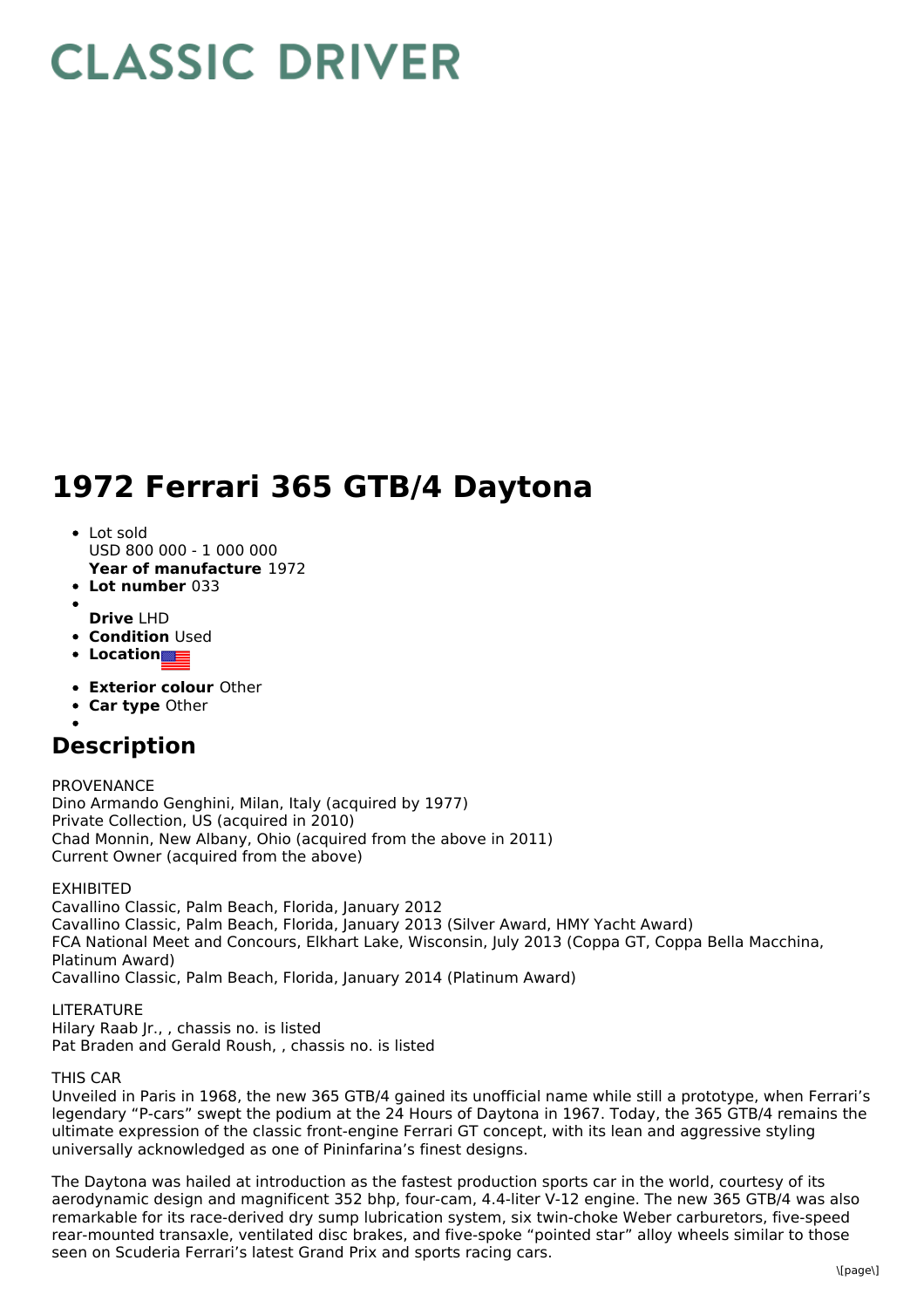Road & amp; Track's Dean Batchelor photographed an indicated 180 mph at 7,000 rpm while testing the new Ferrari, and even when the speed was calculated and corrected, it still worked out to 173 mph. One of the first reports on the Daytona came from Le Mans-winning driver Paul Frère, who hit a reported 176 mph during a 1969 road test. He extolled the Daytona's impressive total experience, characterizing it as a "Grand Touring car par excellence."

Ferrari built just 1,284 Daytona berlinettas between 1969 and 1973, most delivered in left-hand drive to customers in continental Europe and the US. In the decades since, the Daytona has become an undisputed automotive legend, not just for its extraordinary performance on the open road, but also for its distinguished racing record, which included 1st in Class finishes at the 24 Hours of Le Mans and an outright victory at the Tour de France Automobile.

The 365 GTB/4 presented here, chassis 14867, is an original Europeanspecification model completed by Ferrari on December 22, 1971. According to factory records, this Daytona was originally finished in the rare and attractive color scheme of (code 106-A-72) with the interior trimmed in black Connolly leather.

In January 1972, the Ferrari was delivered to the official dealer in Bologna, Motor S.a.s. di Carla Allegretti e C., and sold to its first owner. According to the research of Ferrari historian Marcel Massini, 14867 remained in Northern Italy until 1977, when Milanese dealer Dino Armando Genghini sold the Ferrari to a customer on the East Coast of the US.

The Daytona was later repainted red, and during the 1990s and early 2000s was parked in static storage awaiting mechanical work. Well-known Italian car specialist Gary Bobileff of San Diego discovered the Ferrari in 2010, acquired it on behalf of a client, and then performed a nut-and-bolt restoration. During this process, the Daytona was returned to its elegant original livery, while the interior was re-trimmed in tan with black inserts.

In 2011, the beautifully restored Ferrari was sold to Chad Monnin, a collector living in New Albany, Ohio. During his ownership, the Daytona was exhibited at the prestigious Cavallino Classic in Palm Beach, Florida, in 2012 and again in 2013, when it received a Silver Award and the HMY Yacht Award.

Later that year, the Daytona was sold to the current owner, a discerning Ferrari collector whose impressive stable includes some of the finest, most significant examples of the marque. Early in his ownership, the consignor had the 365 GTB/4 inspected and certified by the Ferrari Classiche department. The Red Book issued in November 2013 confirms that 14867 retains its original chassis, body, engine (internal no. B950), and transaxle (internal no. 698).

A perfectionist when it comes to the presentation and performance of his cars, the consignor entrusted the Daytona to marque specialists Continental AutoSports of Hinsdale, Illinois, and Motion Products Inc. of Neenah, Wisconsin, for any necessary service and maintenance. The high-quality, detail-oriented work performed has been recognized with several important awards in judged competition.

In July 2013, the Daytona was shown at the 50th Annual Ferrari Club of America International Meet and Concours at Road America in Elkhart Lake, Wisconsin, earning Platinum, Coppa GT, and Coppa Bella Macchina awards. This impressive performance was followed by an appearance at the Cavallino Classic in January 2014, where 14867 received another Platinum Award.

Beautifully presented in all respects, and showing just over 58,000 km (32,000 miles) when catalogued, this Daytona is accompanied at auction by a proper tool roll and handbooks, the Ferrari Classiche Red Book, recent service records, and a history report prepared by Marcel Massini.

Although the 365 GTB/4 Daytona remains one of the most important and sought-after Enzo-era Ferraris, very rarely do high-quality examples appear on the open market. This award-winning European-specification Daytona, which has been certified by Ferrari Classiche, restored in its handsome original livery, and maintained by leading marque specialists in a no-expensespared fashion, presents a rare opportunity to acquire one of the all-time great Italian GTs.

Gooding & Company

**Title** Mr **First name** Charles **Last name** Blonigan **Phone** +1 (310) 899-1960 1517 20th Street Santa Monica 90404 California United States